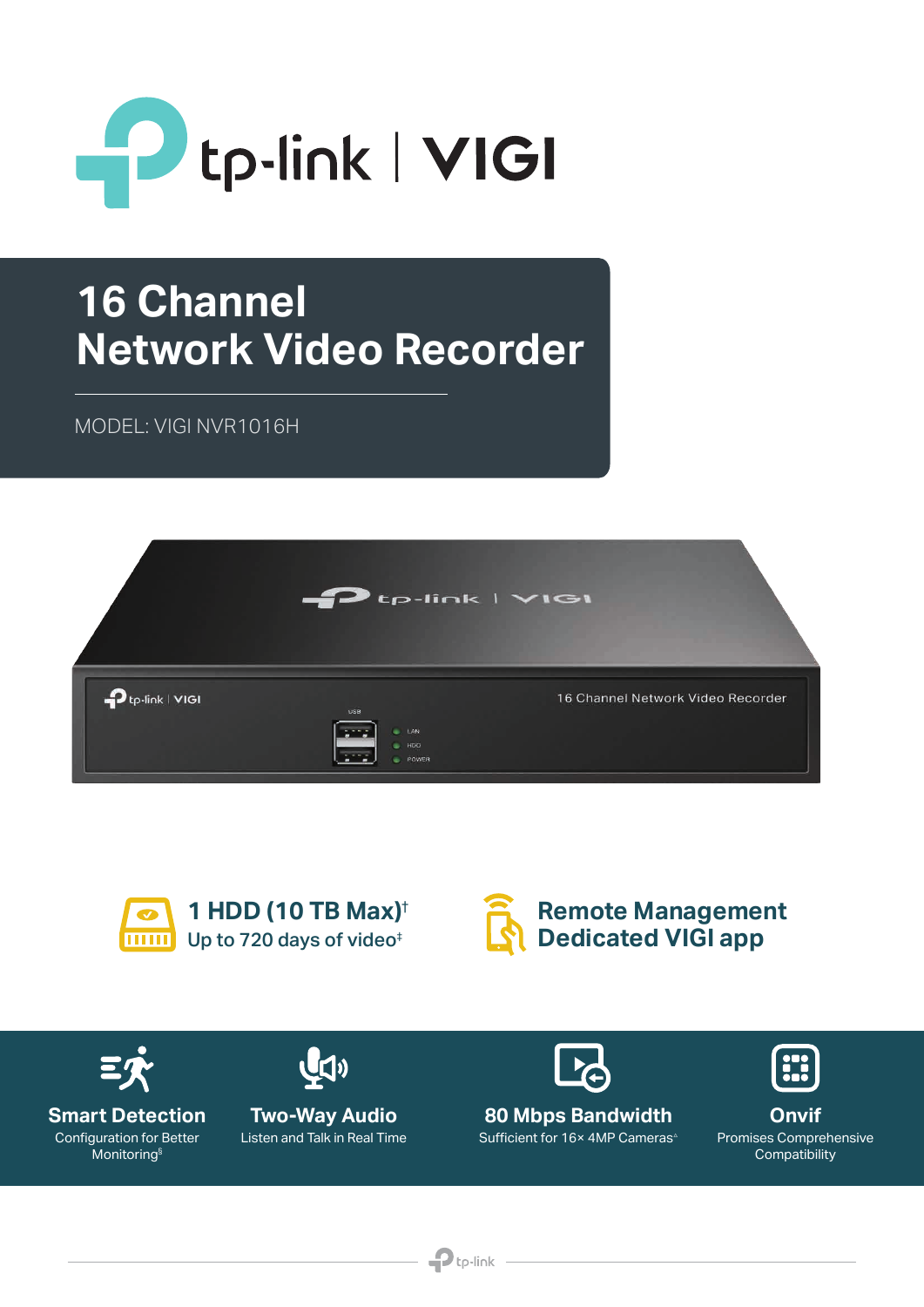**Overview** 

#### VIGI Surveillance Solution

The VIGI professional surveillance system by TP-Link is dedicated to protecting the business that you've worked hard to build—whenever, wherever. Our outstanding functions, reliable quality guarantees, and simplified installation work together to ensure your business stays safe and sound.

### Highlight



#### **8MP Live View**

Sharp image definition up to 8MP and an 16 channel display ensure you capture every detail, from every angle.



#### **Mass Storage**

Stores up to 10 TB of footage from connected cameras to secure your data for quick, convenient access.



#### **Practical Playback**

Find the target footage easily by date, event types, and tags. Replay with variable playback speeds to quickly review footage.



#### **Easy Management**

Seamlessly manage the NVR and cameras via the NVR user interface, VIGI app, and VIGI Security Manager. Customize the management systems to suit your specific needs.



#### **Streamlined Setup**

Simply connect your VIGI NVR and VIGI cameras to a switch, and plug in a monitor, then you're ready to go.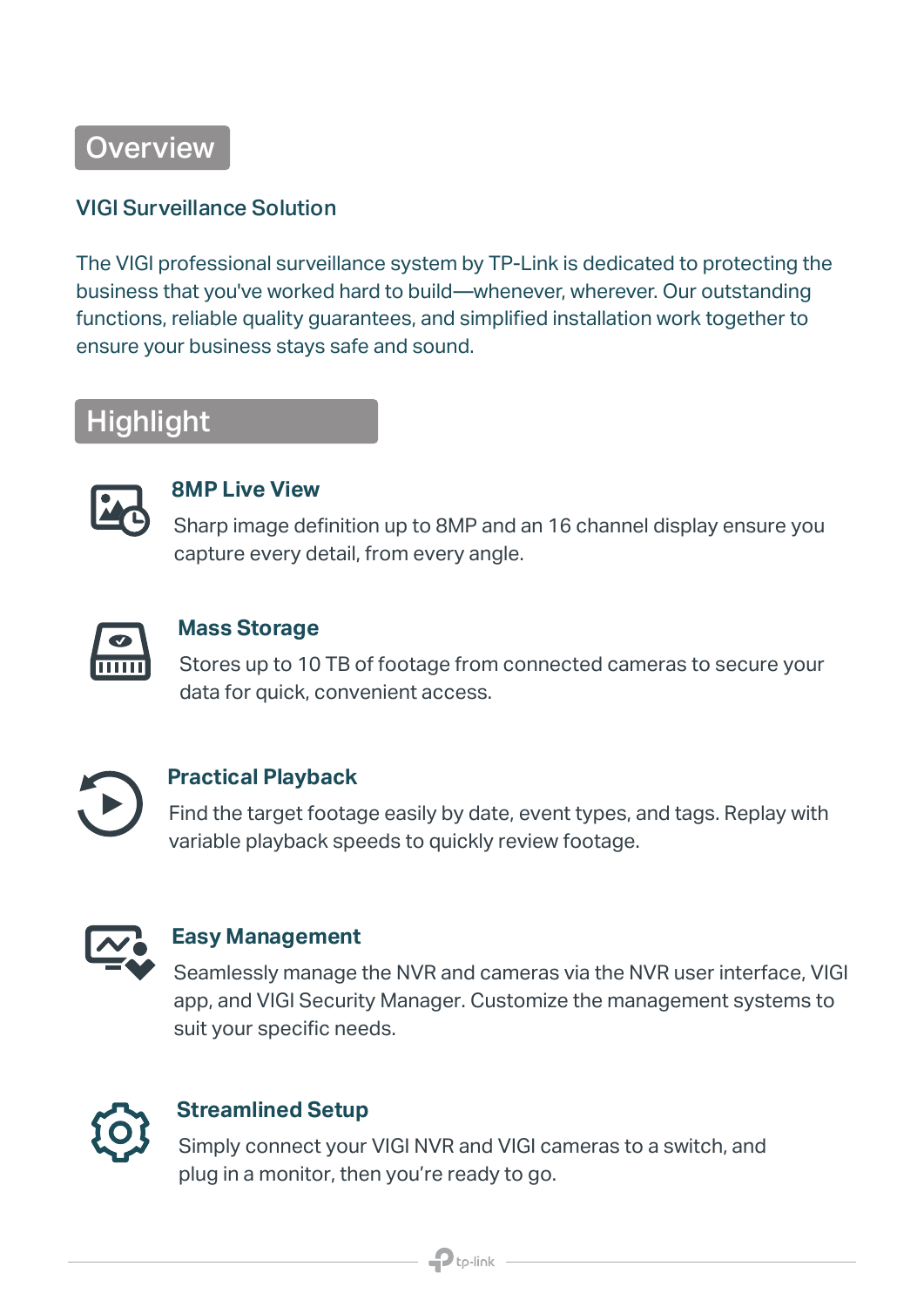## Network Topology



- 1. Power Supply
- 2. AUDIO IN and AUDIO OUT for Two-Way Audio
- 3. HDMI and VGA Ports for Video Output
- 4. LAN Port for Ethernet Connection
- 5. Two USB Ports for Mouse, Keyboard, or Mobile Hard Disk Connection\*



The terms HDMI, HDMI High-Definition Multimedia Interface, and the HDMI Logo are trademarks or registered trademarks of HDMI Licensing Administrator, Inc.

For support and warranty, please visit http://www.tp-link.com/support †HDD is not included.

‡Calculations based on laboratory testing using a 3MP VIGI camera. Actual performance may vary according to amount of activity recorded, resolution, and other variables.

§Some features may operate sub-optimally due to compatibility issues. For best performance, we recommend using VIGI NVR with VIGI cameras.

△Calculations based on laboratory testing using VIGI cameras. 80 Mbps is the maximum bandwidth available for cameras managed by NVR.

\*A hard disk drive (not included) must be installed for operation.

Specifications are subject to change without notice. All brands and product names are trademarks or registered trademarks of their respective holders.

 $\mathbf{P}$ tp-link

©2021 TP-Link